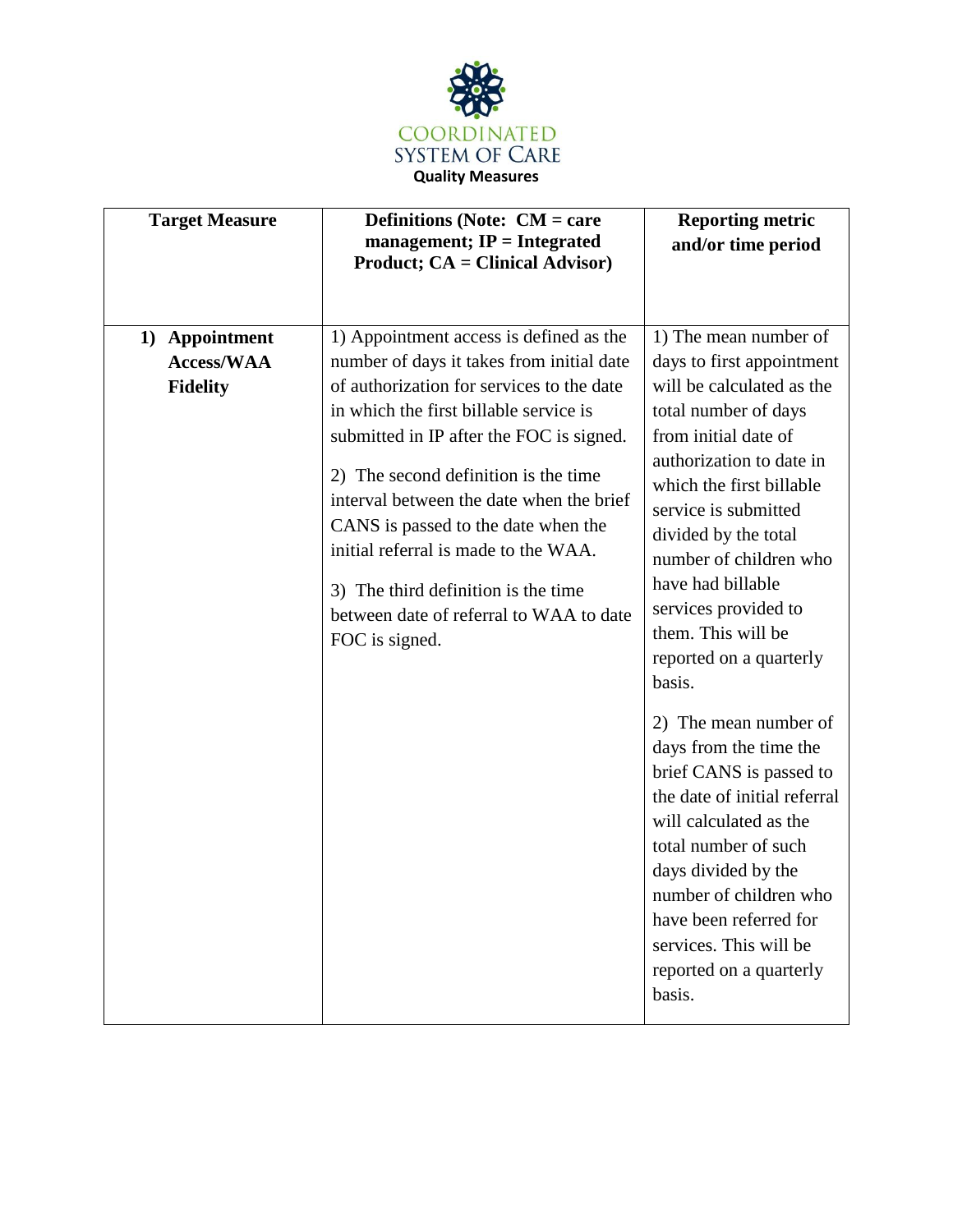| 2) | <b>Emergency</b>       | ED utilization is recorded in IP via     | The percentage will be     |
|----|------------------------|------------------------------------------|----------------------------|
|    | <b>Department (ED)</b> | claims filed by the ED/hospital with     | calculated as the number   |
|    | <b>Utilization</b>     | Magellan.                                | of CSoC youth who          |
|    |                        |                                          | have had one or more       |
|    |                        |                                          | ED visits divided by the   |
|    |                        |                                          | number of CSoC youth.      |
|    |                        |                                          | The mean number of ED      |
|    |                        |                                          | visits among CSoC          |
|    |                        |                                          | children with at least     |
|    |                        |                                          | one ED visits can also     |
|    |                        |                                          | be reported. This          |
|    |                        |                                          | measure will not capture   |
|    |                        |                                          | enrollment into the        |
|    |                        |                                          | CSoC program from          |
|    |                        |                                          | ED's. This will be         |
|    |                        |                                          | reported on a quarterly    |
|    |                        |                                          | basis.                     |
|    |                        |                                          |                            |
| 3) | <b>Utilization of</b>  | The CSoC community based services        | The mean will be           |
|    | <b>Community</b>       | are CPST, PSR, Independent Living,       | calculated as the total    |
|    | <b>Resources</b>       | Respite, Parent and Youth training, and  | number of community        |
|    |                        | <b>Case Conference</b>                   | based services billed      |
|    |                        |                                          | divided by the total       |
|    |                        |                                          | number of CSoC youth       |
|    |                        |                                          | and will be reported on a  |
|    |                        |                                          | quarterly basis.           |
|    |                        |                                          |                            |
|    | 4) Utilization of      | Since all CSoC families will have a      | The percentage of          |
|    | Wraparound             | POC with WAA facilitated services, the   | referred families that are |
|    | <b>Facilitated</b>     | interest is in the number of referred    | not enrolled (for reasons  |
|    | Services (as           | families that do not enroll and if       | a and b) will be           |
|    | evidenced by):         | enrolled what the average length of stay | calculated as the number   |
|    |                        | is after enrollment.                     | of referred families that  |
|    | a) Failure to          |                                          | were not enrolled          |
|    | enroll within          |                                          | divided by the number      |
|    | ten days of            |                                          | of families that were      |
|    | initial referral       |                                          | referred for services.     |
|    | &                      |                                          | This will be reported on   |
|    | b) Refusal to sign     |                                          | a quarterly basis.         |
|    | FOC within             |                                          | Average length of stay     |
|    |                        |                                          |                            |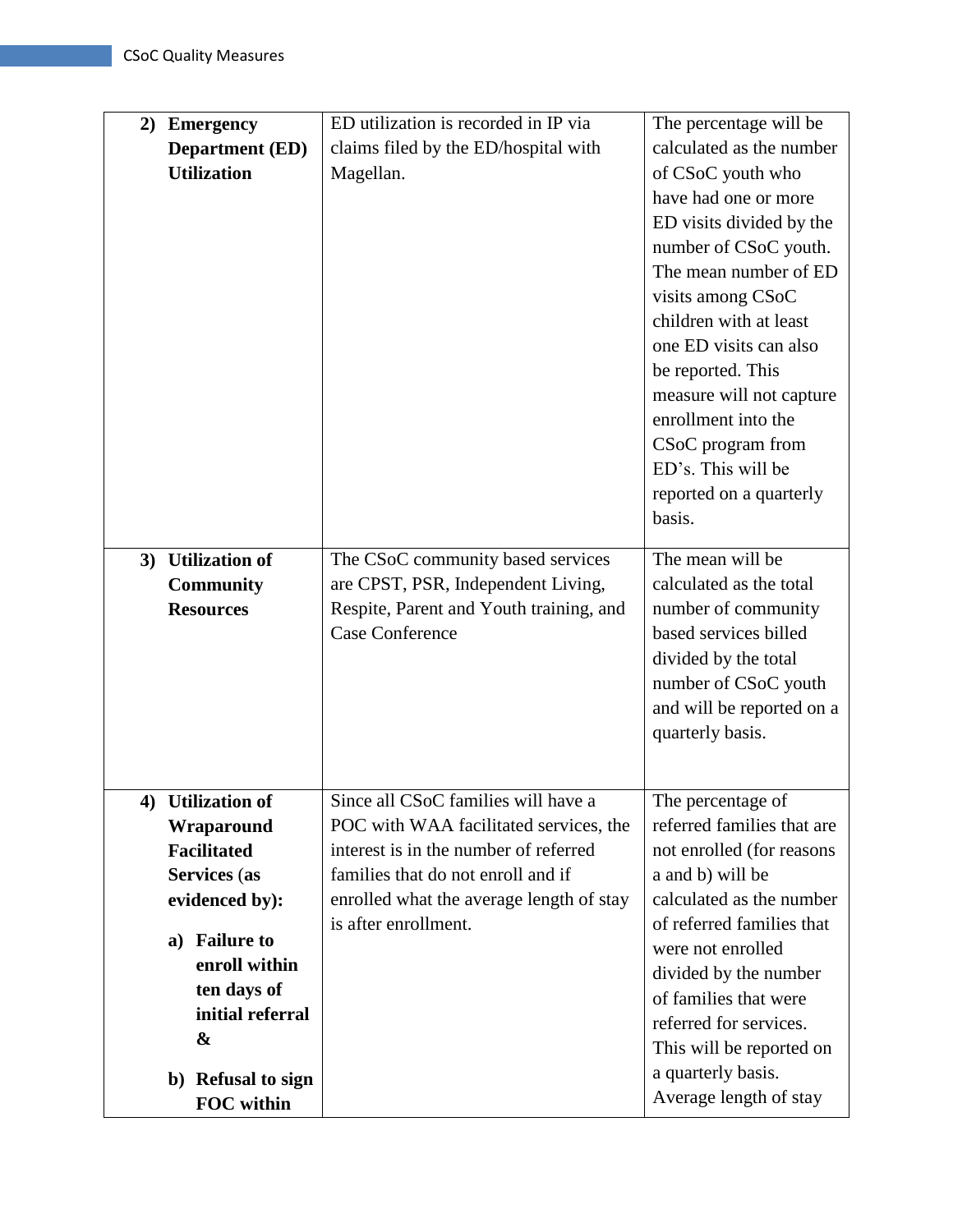| ten days of<br>initial referral<br>&<br>c) Length of stay<br>after<br>enrollment   |                                                                                                                                                                                                                                                                                      | after enrollment will<br>also be reported (c).                                                                                                                                                                                                                                                                                                                                                                           |
|------------------------------------------------------------------------------------|--------------------------------------------------------------------------------------------------------------------------------------------------------------------------------------------------------------------------------------------------------------------------------------|--------------------------------------------------------------------------------------------------------------------------------------------------------------------------------------------------------------------------------------------------------------------------------------------------------------------------------------------------------------------------------------------------------------------------|
| 5) Utilization of Peer<br><b>Support Services</b>                                  | Peer support services are reported by<br>FSO's and billed as S5110 (Parent<br>Support and Training) or H0038 (Youth<br>support and training) in CA.                                                                                                                                  | The mean number of<br>H0038 services provided<br>to CSoC youth will be<br>calculated as the number<br>of services provided<br>divided by the number<br>of CSoC youth enrolled.<br>The mean number of<br>S5110 services provided<br>to parents will be<br>calculated as the total<br>number of S5110<br>services provided<br>divided by the number<br>of CSoC enrolled. This<br>will be reported on a<br>quarterly basis. |
| <b>Number of Peer</b><br>6<br><b>Specialists</b><br>Providing<br><b>Services</b>   | A peer support specialist (parent and/or<br>youth support specialist) is an individual<br>who is so designated by the FSO. The<br>FSO's will report the number of peer<br>support specialists.                                                                                       | The number of full and<br>part-time peer specialists<br>and the number<br>providing services will<br>be reported on a<br>quarterly basis.                                                                                                                                                                                                                                                                                |
| <b>Number of</b><br>7)<br>Wraparound<br><b>Plans Developed</b><br>per Youth Served | If the POC is approved, the agencies are<br>authorized to provide an additional 180<br>days of service. At the end of this 180<br>day period, each POC must be re-<br>authorized. The number of plans<br>authorized every 180 days will be<br>reported. These 180 day authorizations | The mean number of<br>POC's developed per<br>youth will be calculated<br>as the total number of<br>plans authorized every<br>180 days divided by the<br>total number of CSoC<br>youth enrolled. This will                                                                                                                                                                                                                |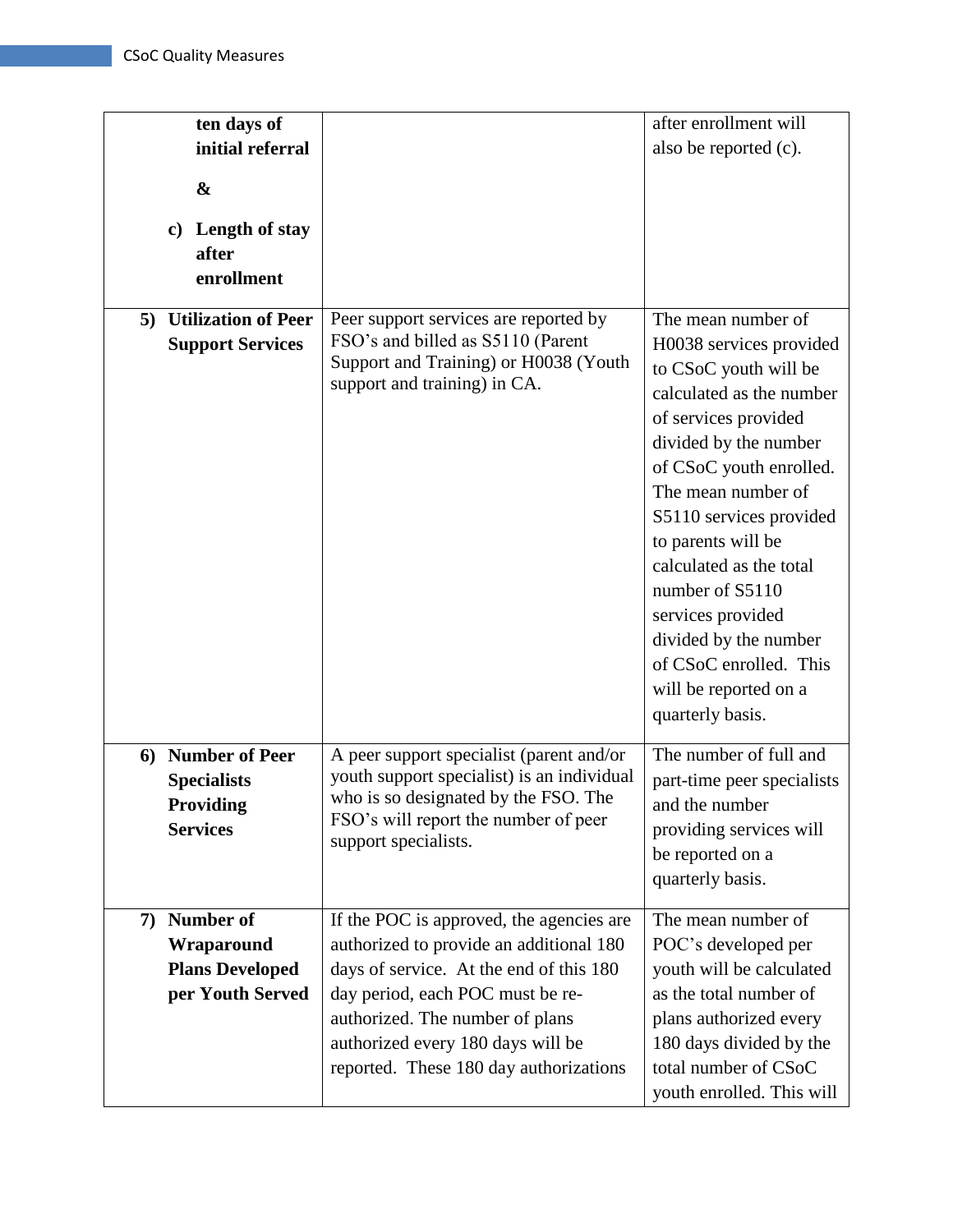|    |                                                                                                                        | are recorded in CA by the provider.                                                                                                                                                                                                                                                                                                                                                                                                                                                                                                                                                               | be reported on a<br>quarterly basis. Those<br>providers who develop<br>either a very low or a<br>very high number of<br>treatment plans will be<br>identified and will be<br>reviewed                                                                                                                                                                                                                                                                                                                                                       |
|----|------------------------------------------------------------------------------------------------------------------------|---------------------------------------------------------------------------------------------------------------------------------------------------------------------------------------------------------------------------------------------------------------------------------------------------------------------------------------------------------------------------------------------------------------------------------------------------------------------------------------------------------------------------------------------------------------------------------------------------|---------------------------------------------------------------------------------------------------------------------------------------------------------------------------------------------------------------------------------------------------------------------------------------------------------------------------------------------------------------------------------------------------------------------------------------------------------------------------------------------------------------------------------------------|
|    | 8) Youth Screened,<br><b>Identified as At-</b><br><b>Risk and</b><br><b>Referred to</b><br>Wraparound<br><b>Agency</b> | The number of youth screened with the<br>brief CANS and referred to<br>WAA's/FSO's/IA's is captured in IP<br>and or by Magellan CSoC team.                                                                                                                                                                                                                                                                                                                                                                                                                                                        | The percentage will be<br>calculated as the number<br>of youth referred to<br>WAA's divided by the<br>number given the brief<br>CANS. This will be<br>reported on a quarterly<br>basis.                                                                                                                                                                                                                                                                                                                                                     |
| 9) | <b>Crisis plans</b><br>developed and<br>implemented as<br>part of<br>individualized<br>service plan                    | The number of youth with crisis plans<br>who have had their crisis plans<br>implemented because of a crisis will be<br>reported. "Implemented" means that the<br>crisis plan was used to help stabilize the<br>youth during a crisis. These data will be<br>reported by WAA's/FSO's in CA using<br>H0045. This will permit tracking the<br>number of youth who experience crises.<br>The crisis plan implementation will be<br>reviewed during a chart audit of the<br>Wraparound Agency to determine if the<br>crisis plan was fully implemented using<br>the full range of community resources. | The percentage will be<br>calculated as the number<br>of CSoC youth with<br>crisis plans implemented<br>as measured by H0045<br>divided by the total<br>number of CSoC youth<br>with crisis plans. This<br>will be reported on a<br>quarterly basis. We will<br>audit charts of youth that<br>have an unusual number<br>of crisis plans<br>implemented (e.g., more<br>than two standard<br>deviations above the<br>mean). A summary of<br>the review of the<br>"fidelity" of the crisis<br>plans implemented will<br>be reported quarterly. |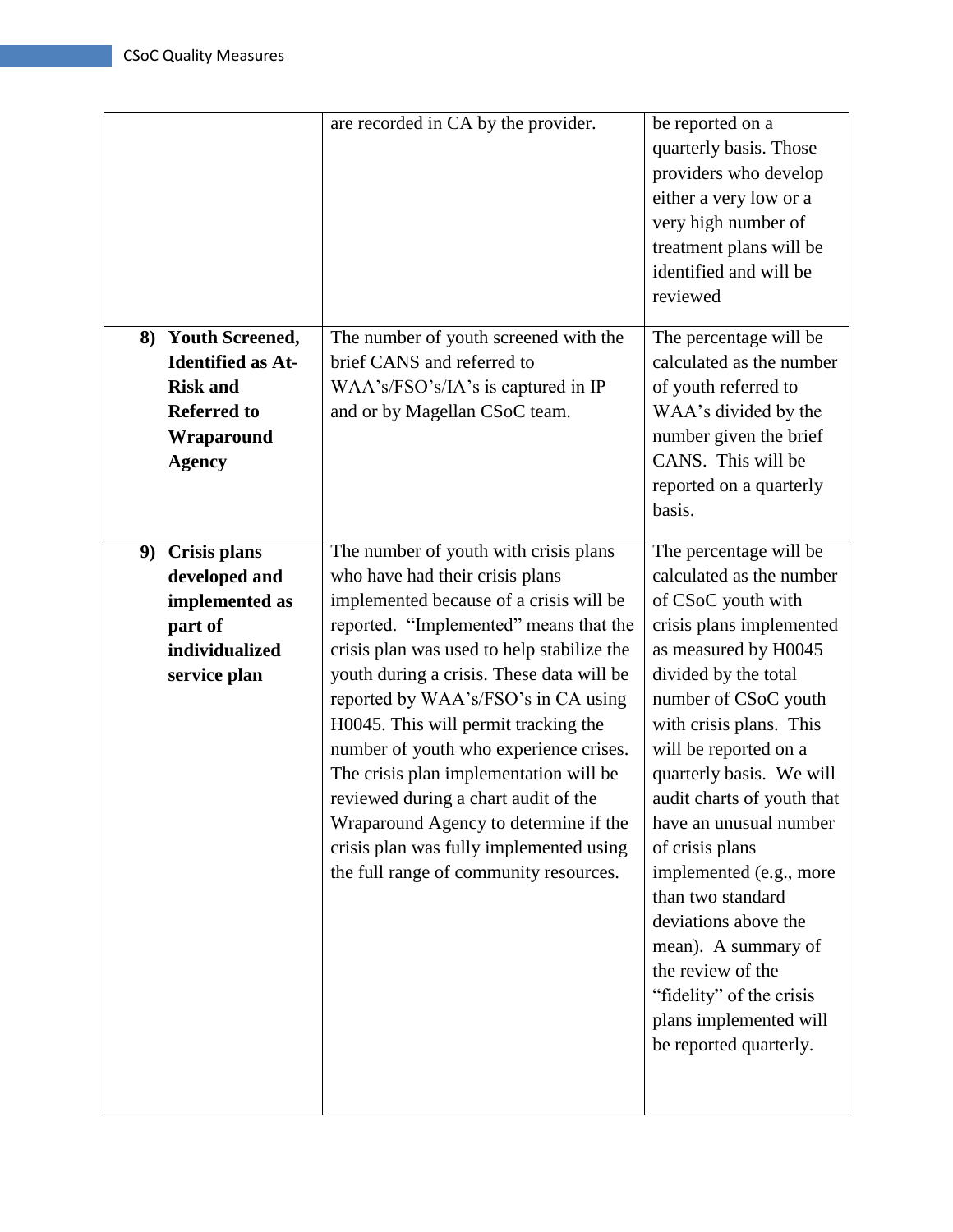| 10) Readmissions   | The re-admission rates to inpatient                          | The percentage of CSoC                           |
|--------------------|--------------------------------------------------------------|--------------------------------------------------|
|                    | psychiatric hospitals or facilities. List of                 | youth re-admitted to in-                         |
|                    | PRTFs. These re-admissions are coded                         | patient facilities will be                       |
|                    | in IP.                                                       | calculated as the number                         |
|                    |                                                              | re-admitted divided by<br>all CSoC youth with at |
|                    |                                                              | least one in-patient                             |
|                    |                                                              | admission. The mean                              |
|                    |                                                              | number of readmissions                           |
|                    |                                                              | among CSoC youth with                            |
|                    |                                                              | at least one readmission                         |
|                    |                                                              | will also be reported.                           |
|                    |                                                              | This will be reported on                         |
|                    |                                                              | a quarterly basis.                               |
| 11) Utilization of | Each claims based service listed below                       | This will be reported on                         |
| claims paid        | can be tracked by claims and the                             | a quarterly basis.                               |
| services           | frequencies of such services can be                          |                                                  |
|                    | reported. It is recommended that, at                         |                                                  |
|                    | first, the seven most frequently                             |                                                  |
|                    | occurring services be reported.                              |                                                  |
|                    | <b>Youth Support and Training</b><br>(YST) (H0038)           |                                                  |
|                    | Parent Support and Training<br>(PST) (S5110)                 |                                                  |
|                    | Independent Living (INL)<br>(H2014)                          |                                                  |
|                    | Short-term Respite (S5150)                                   |                                                  |
|                    | Crisis Stabilization (H0045)                                 |                                                  |
|                    | Crisis Intervention (H2011)<br>and (S9485)                   |                                                  |
|                    | Home Builders (H0036 HK,<br>HO)                              |                                                  |
|                    | Case Conference (CCO)<br>(99367, 99368)                      |                                                  |
|                    | <b>Psychosocial Rehabilitation</b><br>(PSR) (H2017)Community |                                                  |
|                    | Psychiatric Support and                                      |                                                  |
|                    | Treatment (CPST, FFT,                                        |                                                  |
|                    | MST; Mental Health<br>Programs; Integrated Mental            |                                                  |
|                    | <b>Health and Substance Abuse</b>                            |                                                  |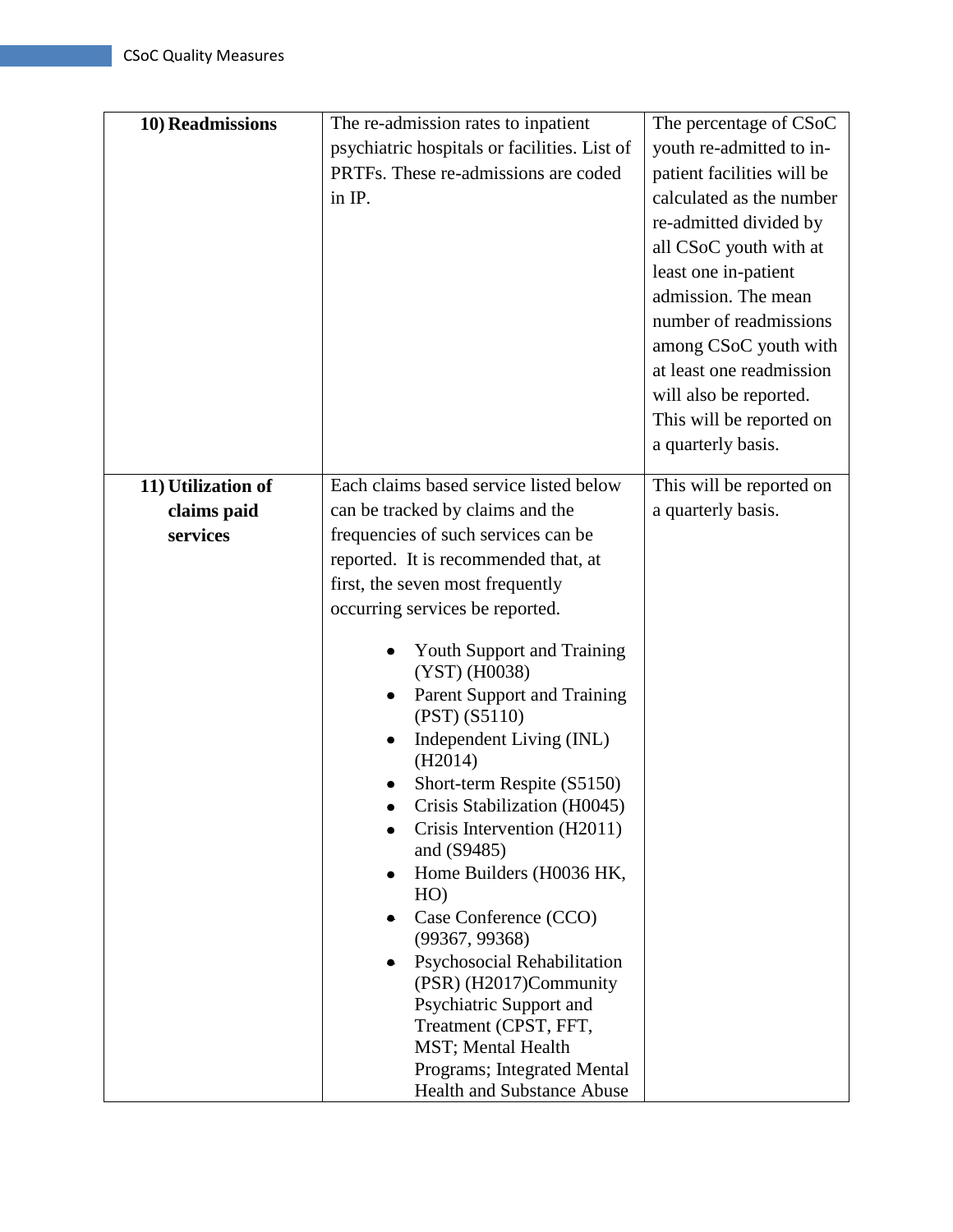| Programs) (H0036)                       |  |
|-----------------------------------------|--|
| Addiction Services (H2036,<br>$\bullet$ |  |
| H <sub>2</sub> 034)                     |  |
| Hospital (IP, Acute Detox)<br>٠         |  |
| <b>Psychiatric Residential</b>          |  |
| <b>Treatment Facility (PRTF)</b>        |  |
| (PRT, RSI) (H2013, H0011)               |  |
| TGH (H0018), NMGH                       |  |
| (T2048), TFC (S5145).                   |  |
| <b>Other Licensed Practitioner</b>      |  |
|                                         |  |
| Outpatient and inpatient<br>$\bullet$   |  |
| hospital (90801, 90802,                 |  |
| 90806, 90845, 90846,                    |  |
| 90847, 90849, 90853, 90857,             |  |
| 90862, 90870, 90875, 90876,             |  |
| 90880, 96101, 96105, 96116,             |  |
| 96118, 96150, 96151, 96152,             |  |
| 96153, 96154, 96155, 99201,             |  |
| 99201, 99202, 99203, 99204,             |  |
| 99205, 99211, 99212, 99213,             |  |
| 99214, 99215, 99218, 99219,             |  |
| 99220, 99221, 99222, 99223,             |  |
| 99231, 99232, 99233, 99234,             |  |
| 99235, 99236, 99238, 99239,             |  |
| 99241, 99243, 99242, 99244,             |  |
| 99245, 99251, 99252, 99253,             |  |
| 99254, 99255, 99281, 99282,             |  |
| 99283, 99284, 99285, 99429,             |  |
| 99499, 99201, 99202, 99203,             |  |
| 99204, 99205, 99211, 99212,             |  |
| 99213, 99214, 99215, J0515,             |  |
| J2680, 90801, 90847, 90849,             |  |
| 90853, 90862, 90889)                    |  |
| Medical                                 |  |
| Physician/Psychiatric                   |  |
| Outpatient services (J3490,             |  |
| H0049, H0050, 90801,                    |  |
| 90802, 90804, 90805, 90806,             |  |
| 90807, 90808, 90809, 90810,             |  |
| 90812, 90814, 90845, 90846,             |  |
| 90853, 90887, 90857,                    |  |
| 90862, 96101, 96102, 96103,             |  |
| 96119, 96118, 96120,                    |  |
| 96150, 96151, 96152, 96153,             |  |
| 96154, 96155, 96372                     |  |
| WAA community based                     |  |
|                                         |  |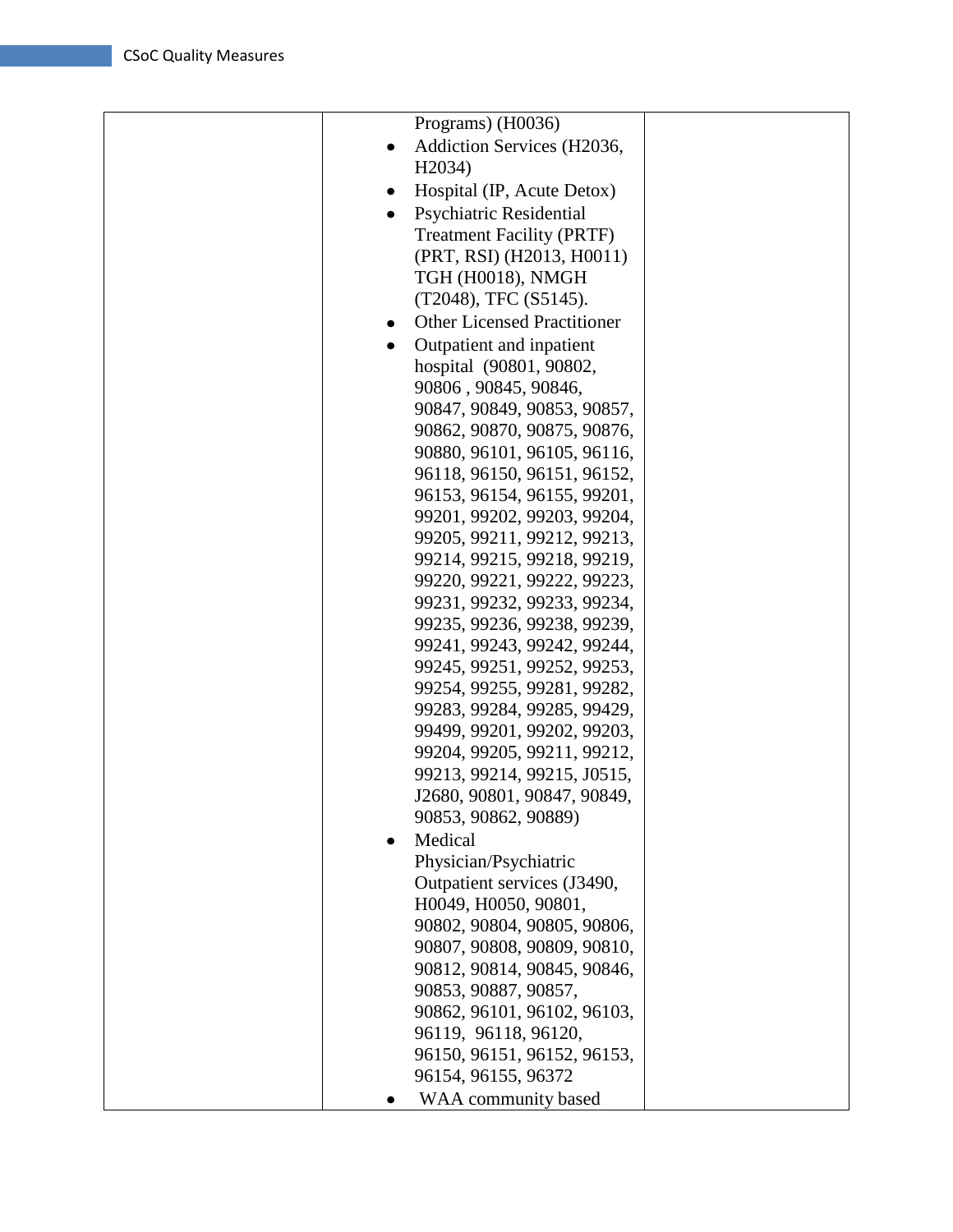|                       | services (H2021)                            |                            |
|-----------------------|---------------------------------------------|----------------------------|
|                       |                                             |                            |
| 12) Behavioral health | Claims services can report the average      | A mean cost for all        |
|                       |                                             | CSoC children will be      |
| cost per person       | cost per CSoC child served per month        |                            |
| served, per month     | overall and by level of care (LOC codes:    | calculated as well as the  |
|                       | $100 =$ inpatient; $200 =$ Residential; 400 | mean cost for CSoC         |
|                       | $=$ IOP; 500 OP; 370 = SA Residential       | children by level of care. |
|                       | ASAM III.1 HWH; $371 = SA$                  | The mean expenditure       |
|                       | Residential ASAM III.2D; $372 = SA$         | per month for all CSoC     |
|                       | Residential ASAM III.3; $373 = SA$          | children will be           |
|                       | Residential ASAM III.5; $374 = SA$          | calculated as the total    |
|                       | Residential ASAM III.5D (LA only);          | expenditure divided by     |
|                       | $375 = SA$ Residential ASAM III.7; 376      | the total number of        |
|                       | = SA Residential ASAM III.7D). PRTF         | CSoC children. The         |
|                       | does not currently have a specific          | mean expenditure by        |
|                       | outcome code and outcome code 200 is        | LOC per month will be      |
|                       | used at this time. PRTF can be              | calculated as the total    |
|                       | identified by the HCPC service codes        | expenditure for CSoC       |
|                       | along with the specific modifiers.          | children in each level of  |
|                       |                                             | care divided by the        |
|                       |                                             | number of CSoC             |
|                       |                                             | children in each relevant  |
|                       |                                             | level of care. This will   |
|                       |                                             | be reported on a           |
|                       |                                             | quarterly basis.           |
|                       |                                             |                            |
| 13) School            | The ability to report mean attendance       | The mean public school     |
| attendance*           | rates depends on the willingness of the     | attendance rates will be   |
|                       | DOE to report school attendance for         | calculated as the total    |
|                       | CSoC children. If the DOE does not          | number of days of          |
|                       | provide this data, we may be able to get    | school attended divided    |
|                       | this data from the WAA's and the            | by the number of CSoC      |
|                       | FSO's (if they are asked to collect this    | youth who enrolled at      |
|                       | data from the CSoC youth and families).     | the beginning of the       |
|                       | It will not be possible to track            | school year (excluding     |
|                       | attendance across all possible school       | excused days). This will   |
|                       | types and settings. Since not all CSoC      | be reported on a semi-     |
|                       | children enroll at the same time, it will   | annual basis by DOE        |
|                       | be difficult to calculate mean attendance   | and on a quarterly basis   |
|                       | rates for CSoC children that were not       |                            |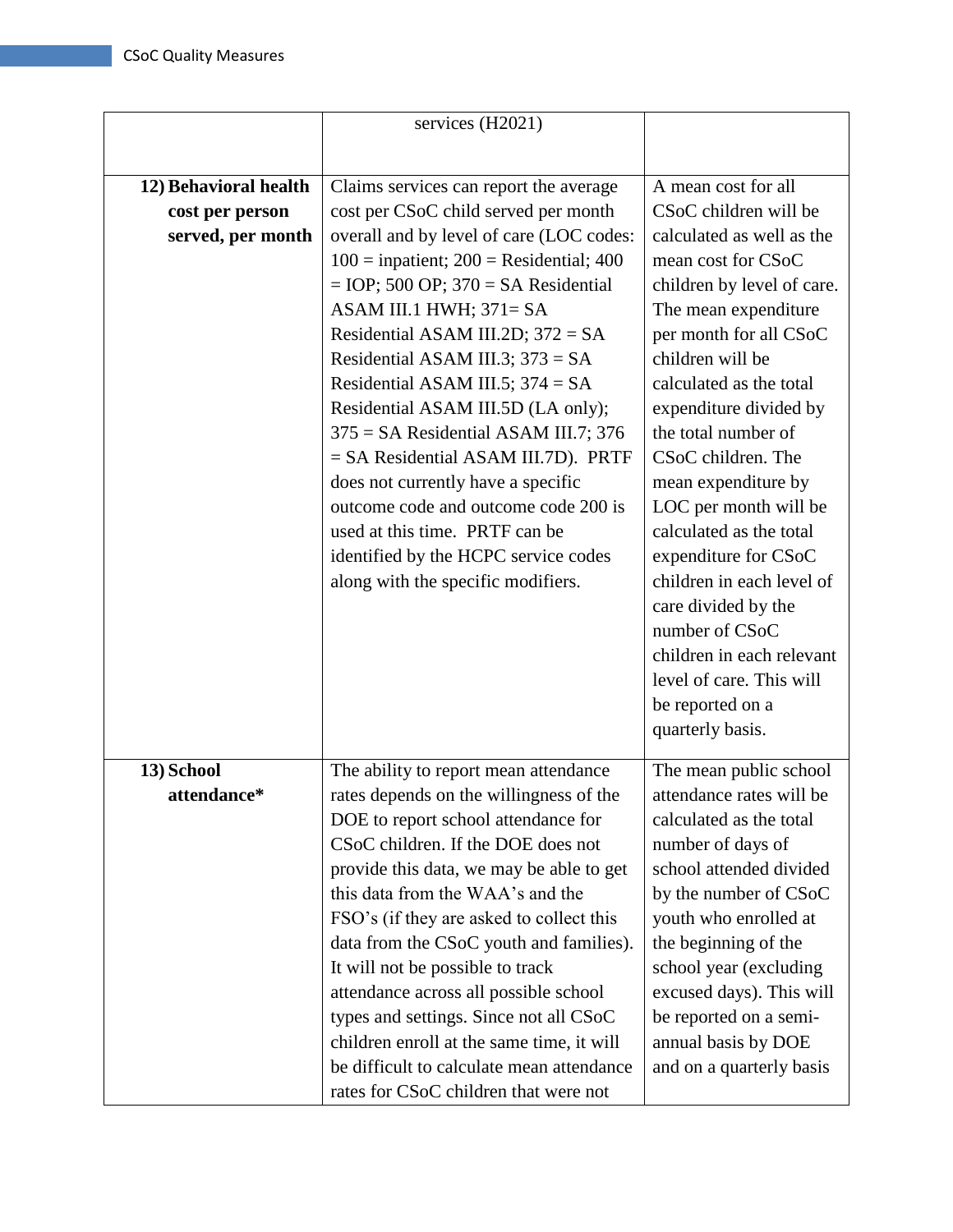|                     | enrolled at the beginning of the school    | by the WAA.               |
|---------------------|--------------------------------------------|---------------------------|
|                     | year.                                      |                           |
|                     |                                            |                           |
| 14) Conduct:        | The number of CSoC youth who have          | The percentage of CSoC    |
| Suspensions/        | been suspended or expelled (as defined     | youth that has been       |
| expulsions*         | by DOE) in a designated time period        | suspended or expelled is  |
|                     | (e.g., report card periods) will be        | defined as the number     |
|                     | reported. Our ability to report            | suspended $+$ expelled    |
|                     | suspensions/expulsions depends on the      | (defined by DOE)          |
|                     | willingness of the DOE to provide this     | divided by all current    |
|                     | information. If DOE does not provide       | CSoC children. This       |
|                     | this information, we should be able to     | will be reported on a     |
|                     | get such information from WAA's and        | semi-annually.            |
|                     | the FSO's.                                 |                           |
|                     |                                            |                           |
| 15) School          | Changes in the grade performance of        | We will report the mean   |
| performance*        | CSoC youth attending DOE public            | change in GPA's across    |
|                     | schools, as indicated by changes in        | sequential report cards   |
|                     | grade point averages on report cards,      | (e.g., mean change        |
|                     | will be reported. We will not be           | across CSoC youth from    |
|                     | tracking grade data on students in         | report card 1 to report   |
|                     | special ed or in alternative school        | card 2; mean change       |
|                     | settings since these students may be       | from report card 2 to     |
|                     | graded on different scales. The ability to | report card 3; etc.)      |
|                     | track changes in grade performance of      |                           |
|                     | CSoC youth depends on the willingness      |                           |
|                     | of the DOE to provide grades. The          |                           |
|                     | WAA's are charged with collecting and      |                           |
|                     | reporting grades.                          |                           |
|                     | This variable will start off with a        |                           |
| 16) Decreased       |                                            | The number of CSoC        |
| number of CSoC      | baseline report of the number of CSoC      | youth in restrictive      |
| youth placed in     | youth currently in restrictive settings.   | settings will be reported |
| restrictive         | Restrictive settings are defined as any    | quarterly. The            |
| settings, including | out-of-home placement with the             | percentage will be        |
| psychiatric         | exception of non-therapeutic foster        | calculated as the number  |
| inpatient           | home (by Magellan definition this is not   | of CSoC youth in          |
| settings*           | a restrictive setting). Examples include   | restrictive settings      |
|                     | inpatient hospital or substance abuse      | divided by the total      |
|                     | facility, detention setting, residential   | number of all CSoC        |
|                     | treatment facility, therapeutic group      | youth and will be         |